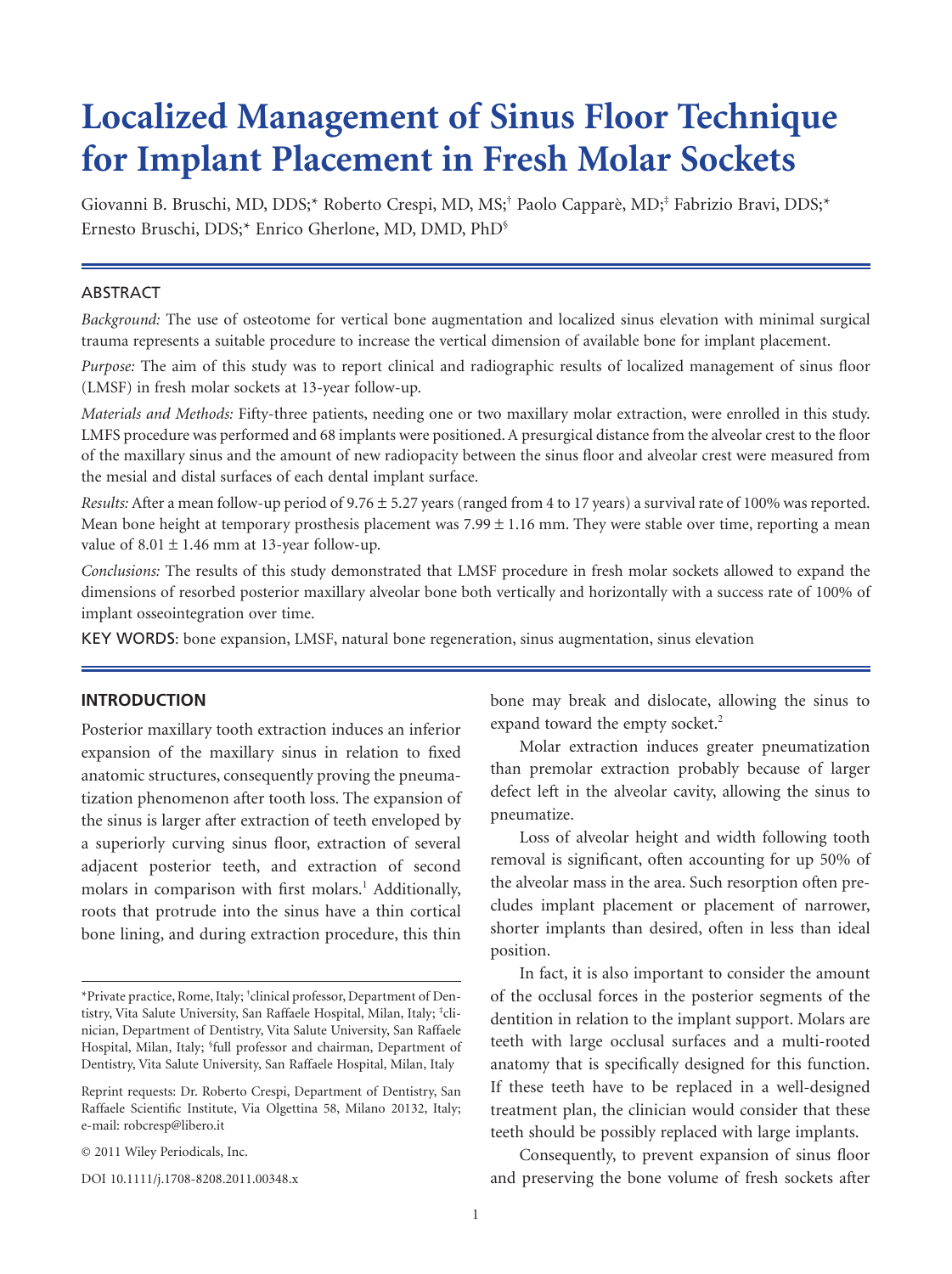tooth extraction, immediate dental implant placement<sup>3</sup> is recommended. The use of osteotome for vertical bone augmentation and localized sinus elevation with minimal surgical trauma represents a suitable procedure to increase the vertical dimension of available bone for implant placement. The crestal bone is displaced toward the sinus floor, and the apical portion of the implant is placed in the augmented space. In a clinical study, $4$  at the time of maxillary molar extraction, a modified trephine and an osteotome procedure were performed to implode the interradicular bone following maxillary molar extraction. Particulate material and a membrane were then placed to increase regeneration of alveolar bone.

In other studies, implants were placed in fresh extraction sockets with simultaneous maxillary sinus floor elevation using the osteotome technique. $5-7$ 

The localized management of sinus floor (LMSF) procedure<sup>8</sup> provides implant placement and sinus lifting simultaneously. LMSF is a further application of the principles of the edentulous ridge expansion technique. It is composed of a partial thickness flap, the buccal expansion of the residual alveolar bone, and the fracture and elevation of the sinus floor with simultaneous implant placement.

In the present clinical study, LMSF is performed after molar extraction. It combines tooth extraction, buccal expansion of the residual intra-septum bone, elevation of the maxillary sinus floor, and implant insertion in a single surgery procedure. The aim of this study is to report clinical and radiographic results of LMSF in fresh molar sockets with a long-term 13-year follow-up.

### **MATERIALS AND METHODS**

# Patient Selection

Between November 1992 and December 2005, 53 patients from a private practice setting were restrospectively enrolled in the study.

The patients were 33 females and 20 males; the mean age was  $54.3 \pm 19.2$  years, varying from 31 to 73 years.

The following inclusion criteria were adopted: good general health, no chronic systemic diseases. All subjects included in this study needed to have one or two maxillary molar extraction for deep decay or vertical root fracture.

Teeth included as sites for immediate implant placement had to demonstrate integrity of the peripheral alveolar walls and absence of alveolar infection. Teeth with failed endodontic therapy but with no damage to the peripheral alveolar walls were included in this study.

Exclusion criteria were the presence of chronic systemic disease, smoking of more than 10 cigarettes, bruxism habits, uncontrolled diabetes, coagulation disorders, alcohol or drug abuse, and poor oral hygiene.

The patients included in this clinical study were treated by a single operator (G.B.B.) in private practice office.

All patients gave their written consent to carry out the treatment according to the described protocol.

#### Surgical Procedure

At first stage, local Xylocaine® anesthesia (Astra, Milan, Italy) was used on all patients.

All patients were premedicated with a nonsteroidal anti-inflammatory drug (Naprosyn®, 1.5 g; Recordati, Milan, Italy) and an antimicrobial agent (Ciproxin®, 1 g; Bayer, Milan, Italy) 1 hour before surgery. Antibacterial and anti-inflammatory medications were continued for 5 days after surgery.

All multi-rooted molars were hemisected, the roots were removed carefully to preserve the interradicular bone, and the sockets were debrided. A flapless approach was followed for preservation of the periosteum and keratinized mucosa with an atraumatic and adequate exposure of alveolar anatomy. For replacement of maxillary multi-rooted molars, the implants were inserted in the central intra-septum. A 2-mm surgical bur (Komet Italia, Milan, Italy), inserted 5-7 mm,<sup>8</sup> was used to prepare a stable point in which progressive bone expanders were inserted to create the bone site for the implant placement. Utilizing a post-extraction radiograph taken with the parallel technique was possible to evaluate the residual bone existing under the sinus floor (Figures 1 and 2).

A progressive in diameter bone expander was inserted in the previous hole created with the small surgical burr maintaining a palatal direction. The bone expanders were pushed deep in the bone, by mallet forces, leaving 1 to 2 mm before the estimated sinus floor level. The distance between the crest and the floor of the sinus was measured radiographically (periapical intraoperatory, radiograph with the parallel technique). The intraseptum bone was progressively expanded in the root alveolus spaces that progressively change the profile from round to oval from the center to the periphery.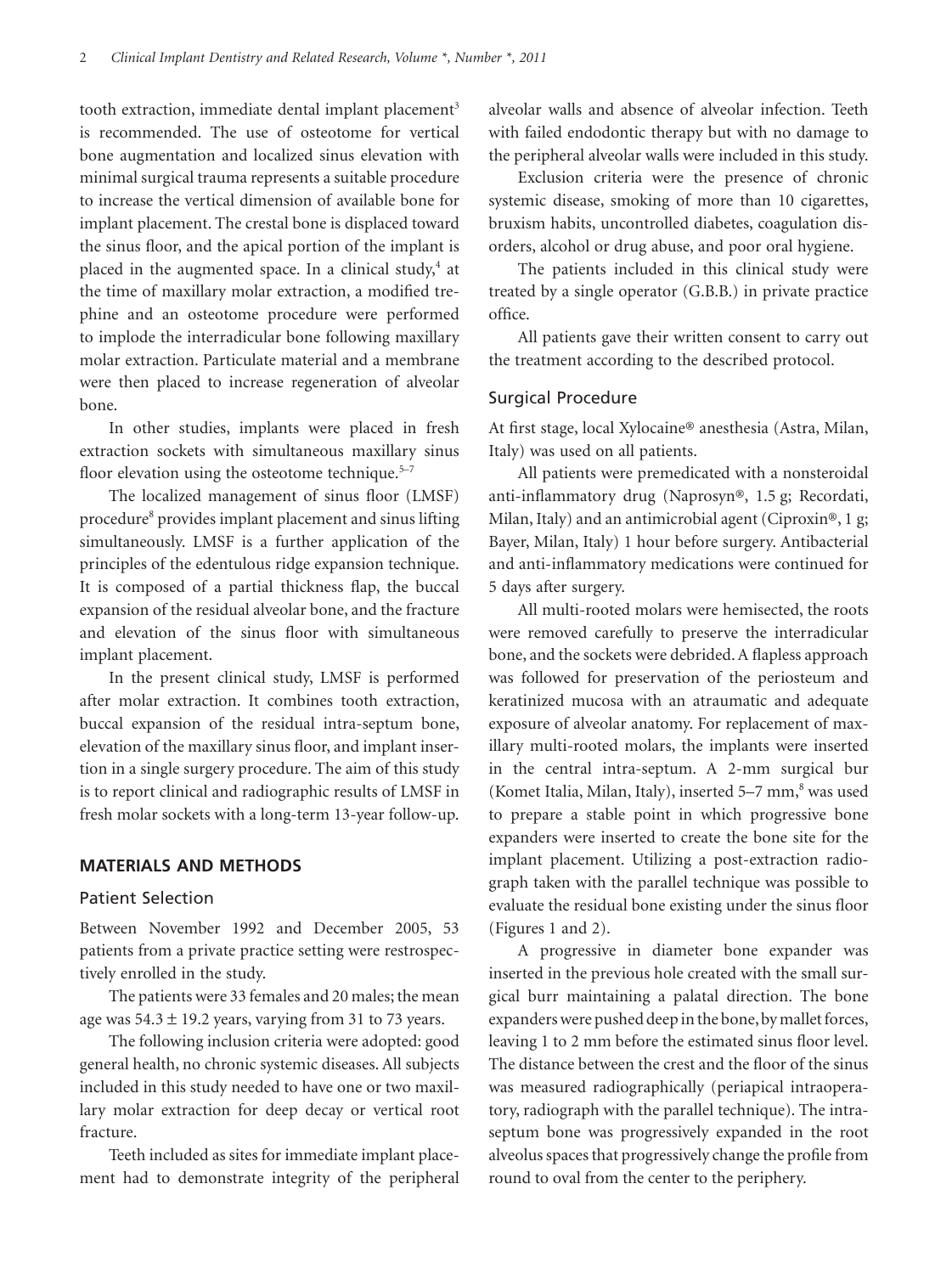

**Figure 1** Preoperative radiograph of tooth 16 (A); clinical aspect of the alveolar gingival after tooth extraction (B); the distance between the ridge crest and the floor of the sinus is measured on a preoperative periapical radiograph (C).

The initial preparation was performed with the smallest instruments B2, apical diameter 1.5 mm, and B3, apical diameter 1.9 mm. Further bone expander 4.5 x 15 mm length, with apical diameter 2.3 mm was utilized to perform the LMSF with two movements: the first one was forced in the previous palatal direction through the spongiosa that exists in the intra-septum bone lined by the lamina dura that defines the alveolar anatomy producing the vertical bone expansion in the palatal bone. This bone expander performed the initial sinus floor displacement, maintaining 2 to 3 mm before its final position, keeping the initial palatal direction. The second movement was performed orienting the bone expander occlusally. Subsequently, a 4.5 x 13 mm in length instrument was used with a progressive larger tip; it was pouched with the same occlusally movements of the previous one.

The surgical burrs were avoided because they were too destructive for the delicate residual bone.

Very delicate, careful tapping was now sufficient to displace the complex of Schneiderian membrane, cortical, and pericortical osseous tissue into the sinus cavity.<sup>9</sup>

Once the space obtained with the bone expanders was sufficient for the planned fixtures, a 1 x 1 cm collagen sheet was inserted in the implant bed and pushed against the vault. The fixture was than tapped in position. Two groups of implants were used: one type (Frialit, Friadent Gmbh, Mannheim, Germany) diameter 4.5, 5.5, and 6.5 mm, length 13 and 15 mm, and the other group (PILOT, Sweden-Martina, Padova, Italy), diameter 5.7 and 6.7 mm, length 13 mm and 15 mm. Implant dimensions and positions are shown, respectively, in Tables 1 and 2. Both types of implants presented conic shape and titanium plasma-sprayed surface.

The final implant emergent profile was localized within the original anatomical alveolus and preferably above it, leaving smooth collar above the crestal level for maxillary molars to allow the tissue to adhere to the collar.10

A small piece of collagen that was inserted below the borders of the soft keratinized mucosa that lines the extraction socket was used to cover the surgical field. The collagen (Gingistat, Acteon Pharma, Bordeaux, France) stopped the bleeding and ensured the stability of the blood clot. The collagen was held in position by inserting the suture needle at the center of the alveolus and suturing the collagen and tissue together with a crossed suture, which was not tightened.

The implant screws were uncovered, thus avoiding tissue traction. Sutures were removed 7 days after implant placement.

After 70 days implant insertion, temporary prostheses were then fitted and worn for 2 to 3 months before the final reconstruction.

The standard of success for implant function established by Albrektsson and colleagues<sup>10</sup> was followed.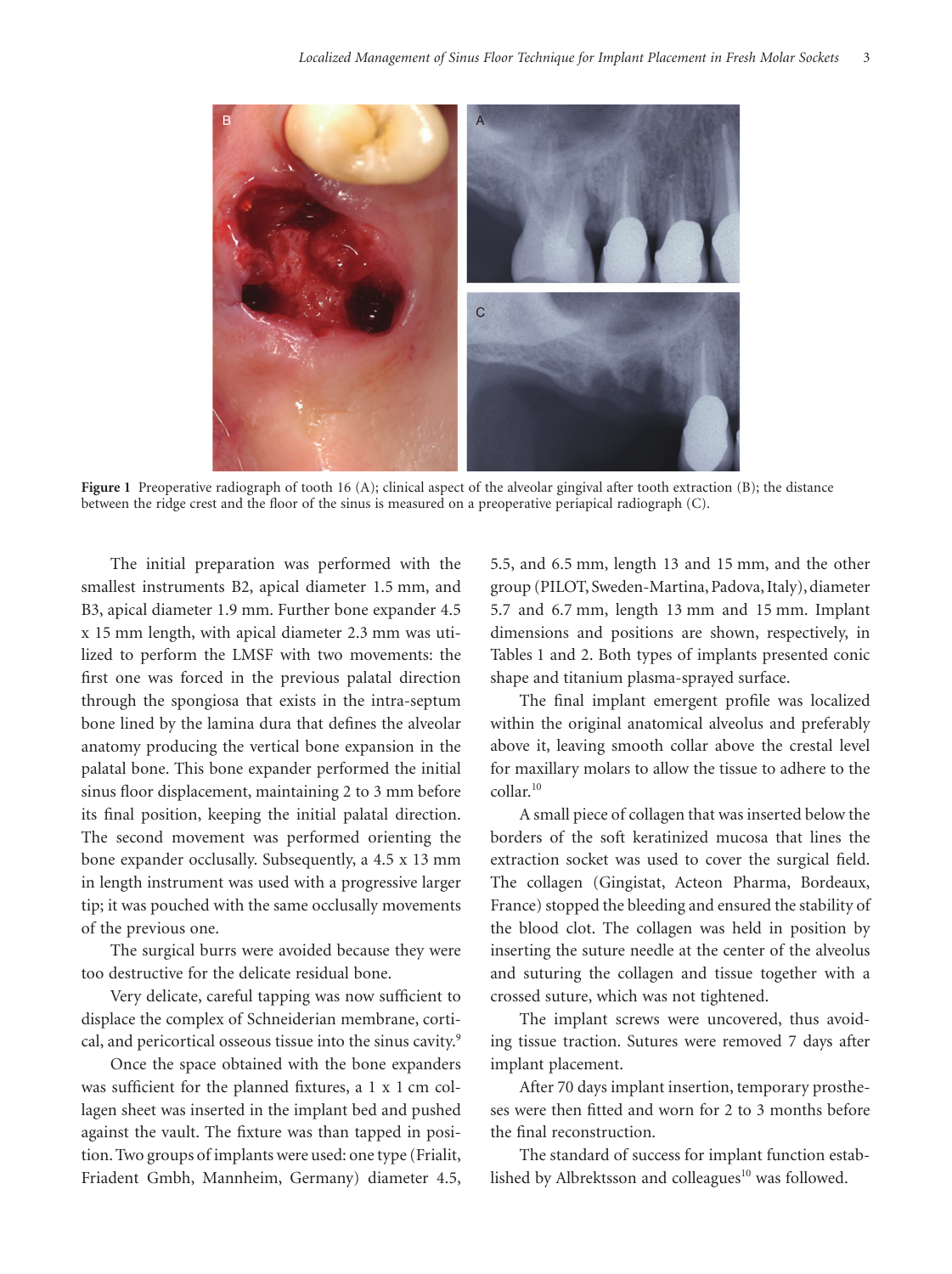

**Figure 2** Preparation of implant site with a 0.10 mm surgical bur to prepare a stable point (A); a progressive in diameter bone expander starting form smallest instruments were inserted in the previous hole created with the small surgical bur maintaining a palatal direction because of more bone presence; the bone expanders are pushed deep in the bone, by mallet forces, leaving 1 to 2 mm before the estimated sinus floor level (B–D); clinical aspect of implant placement into the fresh socket (E); periapical radiograph of the implant placed into the fresh extraction socket (F); sutures in position (G).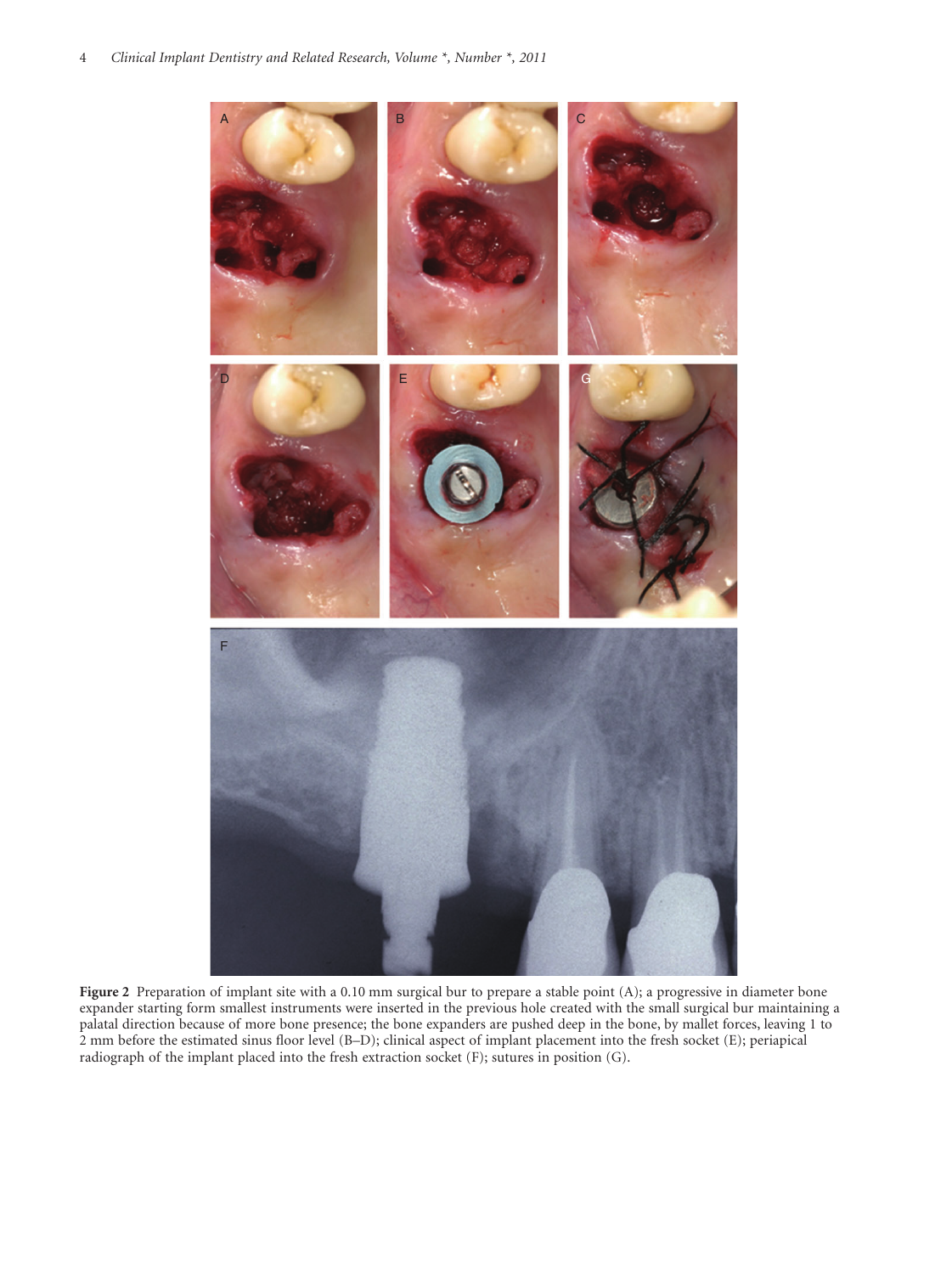| <b>TABLE 1 Implant Dimensions (<math>n = 68</math> = Implants)</b> |                |  |  |  |  |  |
|--------------------------------------------------------------------|----------------|--|--|--|--|--|
|                                                                    |                |  |  |  |  |  |
| 13                                                                 | 15             |  |  |  |  |  |
| 2                                                                  | 3              |  |  |  |  |  |
| 5                                                                  | $\overline{4}$ |  |  |  |  |  |
| 11                                                                 | 8              |  |  |  |  |  |
| 15                                                                 | 2              |  |  |  |  |  |
| 17                                                                 | 1              |  |  |  |  |  |
| 50                                                                 | 18             |  |  |  |  |  |
|                                                                    |                |  |  |  |  |  |

In addition, implants were considered as successful only after 5 months of final prosthetic reconstruction and occlusal loading (Figure 3).

### Radiographic Assessments

The periapical radiographs were taken perpendicularly to the long axis of the implant with a long-cone parallel technique using an occlusal template at baseline (presurgical), at implant placement, at 70 days (placement of temporary prosthesis), and every year of follow-up. A blinded radiologist measured bone height over time. He marked the reference points and measured lines on the screen interactively. Outcome variables were recorded on the radiographs using a digital ruler.

The following parameters were assessed from the periapical radiograph:

- A presurgical distance from the alveolar crest to the floor of the maxillary sinus.
- The amount of new radiopacity between the sinus floor and alveolar crest measured from the mesial and distal surfaces of each dental implant surface.

A mean for initial and gained alveolar bone height was obtained from the radiographic evaluations. They were measured at baseline, at temporary prosthesis placement, at 1-year, at 3-year, and at long-term follow-up of healing from implant placement.

| <b>TABLE 2 Implant Positions (<math>n = 68</math> = Implants)</b> |    |              |    |    |  |
|-------------------------------------------------------------------|----|--------------|----|----|--|
| Teeth                                                             | 16 | 17           | 26 | 27 |  |
| Implants                                                          | 25 | <sub>(</sub> | 28 | 29 |  |





**Figure 3** Healing of keratinized mucosa around abutments 70 days later (A); periapical radiograph of the implant, it was possible to observe the formation of new cortical line that lines the sinus floor (B); five-year annual check-up periapical radiograph of the implant with the new cortical lines through the apical implant fenestrations (C).

### **Statistics**

A dedicated software was used for all statistical analyses (SPSS 11.5.0, SPSS Inc., Chicago, IL, USA). All data were reported as mean  $\pm$  standard deviation. Radiographic bone heights were calculated at baseline, and for each implant at distal and mesial site, and were reported at baseline, at temporary prosthesis placement, at 1-year, at 3-year, and at long-term follow-up of healing from implant placement.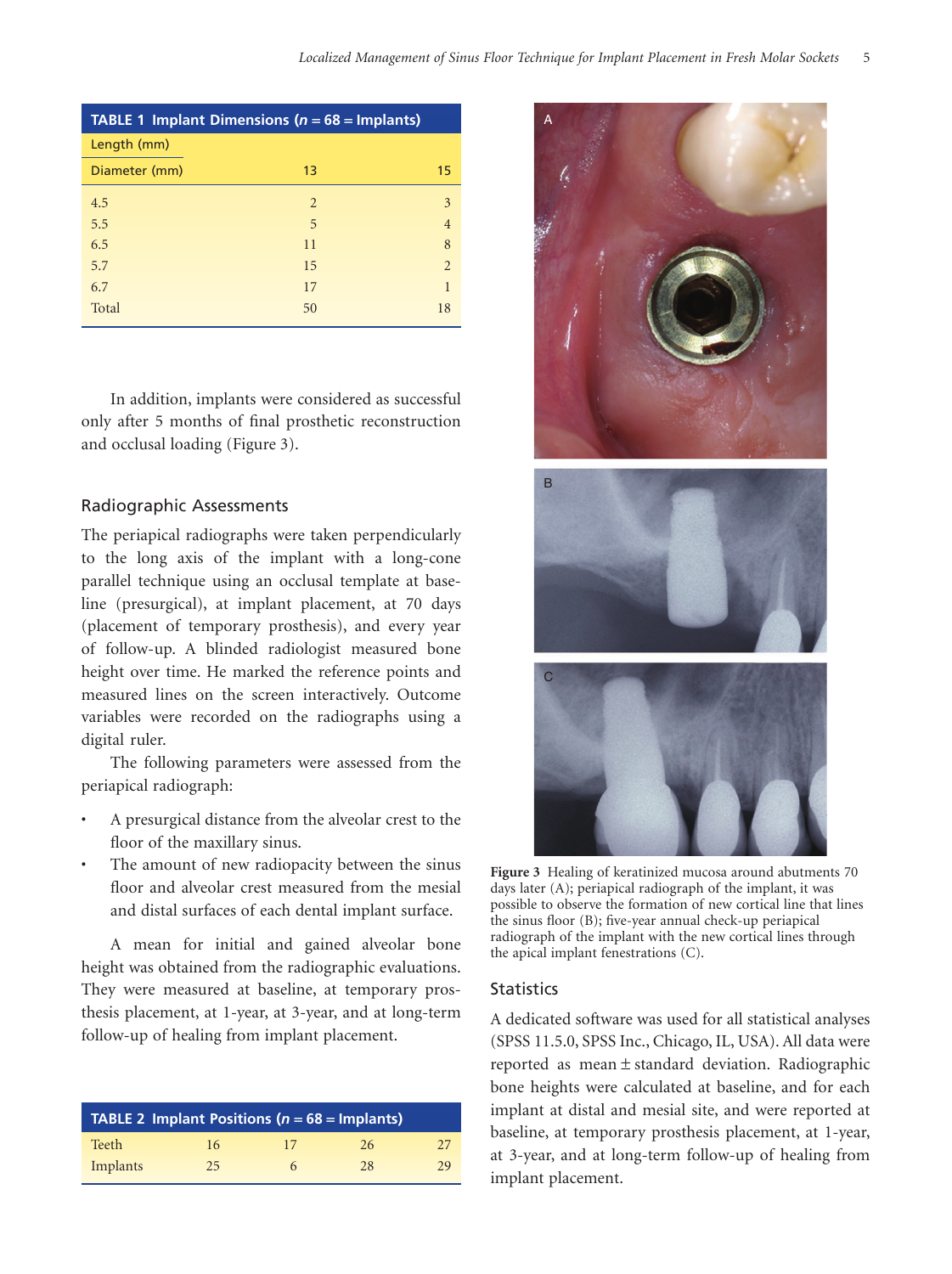| at 3-Year, and at Long-Term Follow-Up (Mean Follow-Up 9.76 $\pm$ 5.27 Years,<br>Ranged from 4 to 17 Years) ( $n = 68$ = Implants) |                                |                 |                 |                 |  |  |  |
|-----------------------------------------------------------------------------------------------------------------------------------|--------------------------------|-----------------|-----------------|-----------------|--|--|--|
|                                                                                                                                   | <b>Prosthesis</b><br>Placement | 1 Year          | 3 Years         | Long Term       |  |  |  |
| Mesial bone height (mm)                                                                                                           | $8.01 \pm 1.23$                | $8.12 \pm 1.71$ | $8.05 \pm 0.99$ | $8.04 \pm 1.15$ |  |  |  |
| Distal bone height (mm)                                                                                                           | $7.98 \pm 1.10$                | $7.99 \pm 1.45$ | $8.01 \pm 1.90$ | $7.99 \pm 1.78$ |  |  |  |
| Mean bone height (mm)                                                                                                             | $7.99 \pm 1.16$                | $8.05 \pm 1.58$ | $8.03 \pm 1.49$ | $8.01 \pm 1.46$ |  |  |  |

**TABLE 3 Mean Bone Height at Temporary Prosthesis Placement, at 1-Year,**

**RESULTS**

Baseline mean alveolar crest bone height was 6.02  $\pm$ 0.75 mm ( $n = 53$  = patient).

After implant placement, no final prosthesis mobility was recorded. There was a suitable wound healing around temporary abutments, with a fine adaptation to the temporary crown. Apart from expected pain and swelling, there were no other complications. After this surgical procedure, four patients experienced minor nasal bleeding, which disappeared within the first 24 to 48 hours.

The final ceramic fused to metal restorations were cemented 5 months after implant placement.

After a mean follow-up period of  $9.76 \pm 5.27$  years (ranged from 4 to 13 years), a survival rate of 100% was reported.

Radiographic measurements at temporary prosthesis placement, at 1-year, at 3-year, and at long-term follow-up are shown in Table 3. Radiographic analysis of the successful implants shows that an increase of 7 to 9 mm of available bone was possible with this procedure.

#### **DISCUSSION**

The LMSF procedure in fresh molar sockets, when properly performed, is well-tolerated. This surgical procedure obtains osseointegration of implants whose length largely exceeds the preoperative bone dimensions and diameter, which can be considered adequate to substitute a multi-rooted maxillary molar. Radiographic analysis of the successful implants shows that an increase of 7 to 9 mm of available bone is possible with this procedure.

Primary stability was achieved when implants were tapped in place because the maxillary cortical bone and the cancellous bone, covered by the preserved periosseous connective tissues, are elastic.

This post-extractive surgical procedure allows wide body implant placement into a maxillary fresh molar

socket obtaining primary stability in intra-septum bone spongiosa. This surgical procedure provides a horizontal expansion in the empty root spaces and a vertical expansion in the spongiosa that normally is present in the palatal bone that covers the palatal root and lines the sinus floor. The final movement produces the lateral dislocation of the bone housing surgically created for the implant with this expansion technique.

Moreover, the fixture can be large enough to replace the lost maxillary molars and is therefore perfectly capable of sustaining the heavy occlusal forces of this area.

The delicate, careful displacement of Schneiderian membrane and cortical bone tissue into the sinus cavity was performed to create a new horizontal and vertical intraosseous space with complete preservation of the original bone. The biologic basis for the healing process of the LMSF technique is similar to classic "socket" healing11,12 in which the blood clot acts as a physical matrix that induces and enhance migration, proliferation, and differentiation of various types of cells, subsequently leading to angiogenesis.<sup>13</sup> Neovascularization of the blood clot and subsequently, new bone formation appears to start from released bone marrow spaces of the adjacent defect borders.

It can be argued that it may not be the size of the marginal gap per se but rather the formation of a coagulum in the defect, its retention and replacement with a bundle bone matrix that determine whether defect resolution will occur.

Furthermore, human maxillary sinus membrane tissue is considered potential sources of multipotent mesenchymal stem cells that may differentiate into osteoblasts under osteogenic induction and consequently, promote a natural healing process.<sup>9</sup>

Furthermore, several studies have explained the capability to obtain bone without grafting material when the Schneiderian membrane has been lifted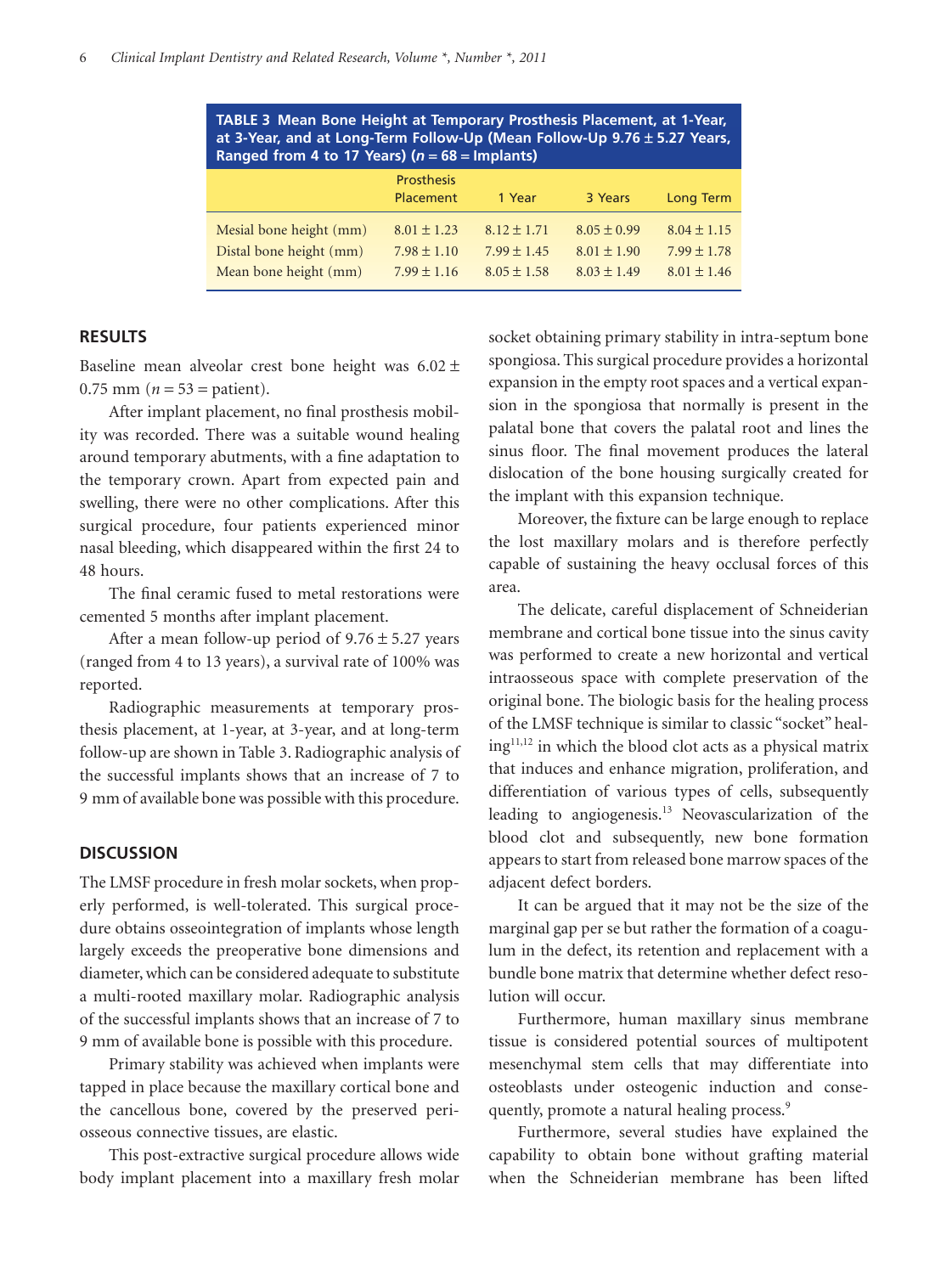beyond the anatomical limits of the sinus floor, either crestally<sup>14</sup> or laterally.<sup>15-17</sup>

Nedir and colleagues $18$  confirmed that the osteotome sinus floor elevation procedure without grafting material was sufficient to create bone beyond the natural limit of the sinus since implants gained endo-sinus bone despite the lack of grafting material without shrinkage of the augmented area.

Winter and colleagues,<sup>19</sup> utilizing the localized management of the sinus floor technique, successfully placed 58 implants without sinus grafts in atrophic posterior maxillary ridges with  $\leq 4$  mm of bone. The sinus was "raised" an average of 9.12 mm without benefit of bone grafts or membranes. The success rate after 22 months of loading was 91.4%. This preliminary study demonstrated that it is possible to place implants in an atrophic alveolar ridge with 24 mm of bone without the need for a traditional sinus graft. The shrinkage of the novel bone was not observed and remained stable during 3 years,<sup>18</sup> and in the present study, the bone height gained after sinus lift procedure did not shrink over 17 years as reported with grafted materials.<sup>20,21</sup> The newly elevated sinus floor was also better delimited and maintained at level with the implant apices.

The fact that all implants have functioned successfully demonstrated that the newly formed bone was able to provide adequate support to prostheses in full occlusion, even in the long term. Furthermore, it did not shrink, maintaining a stable level along implant apex. The soft tissue anatomy was maintained in its integrity during the first stage of surgery following second intention healing process, and at the time of the second surgical stage, normally, a quantity of 1 or 2 mm of soft tissue grooved up to the titanium cover screw.

The results of this study demonstrated the LMSF procedure in fresh molar sockets, allowed to expand the dimensions of resorbed posterior maxillary alveolar bone both vertically and horizontally with a success rate of 100% of implant osseointegration over time. Moreover, the implants can be large enough to replace the lost maxillary molars, sustaining the occlusal forces of this anatomic area.

# **CONFLICT OF INTEREST STATEMENT**

We certify that we have no affiliation with or financial involvement in any organization or entity with direct financial interest in the subject matter or materials discussed in the manuscript and that the material is original, has not been published elsewhere.

#### **REFERENCES**

- 1. Sharan A, Madjar D. Maxillary sinus pneumatization following extractions: a radiographic study. Int J Oral Maxillofac Implants 2008; 23:48–56.
- 2. Wehrbein H, Diedrich P. Progressive pneumatization of the basal maxillary sinus after extraction and space closure. [German]. Fortschr Kieferorthop 1992; 53:77–83.
- 3. Schwartz-Arad D, Grossman Y, Chaushu G. The clinical effectiveness of implants placed immediately into fresh extraction sites of molar teeth. J Periodontol 2000; 71:839– 844.
- 4. Fugazzotto PA, De Paoli S. Sinus floor augmentation at the time of maxillary molar extraction: success and failure rates of 137 implants in function for up to 3 years. J Periodontol 2002; 73:39–44.
- 5. Barone A, Cornelini R, Ciaglia R, Covani U. Implant placement in fresh extraction sockets and simultaneous osteotome sinus floor elevation: a case series. Int J Periodontics Restorative Dent 2008; 28:283–289.
- 6. Summers RB. The osteotome technique: less invasive methods of elevating the sinus floor. Compend Contin Educ Dent 1994; 15:698–708.
- 7. Rosen PS, Summers R, Mellado JR, Salkin LM, Shanaman RH, Marks MH. The bone-added osteotome sinus floor elevation technique: multicenter retrospective report of consecutively treated patients. Int J Oral Maxillofac Implants 1999; 14:853–858.
- 8. Bruschi GB, Scipioni A, Calesini G, Bruschi E. Localized management of sinus floor with simultaneous implant placement: a clinical report. Int J Oral Maxillofac Implants 1998; 13:219–226.
- 9. Kim S-W, Lee K, Yun K-I, Kim C-H, Park J-U. Adult stem cells derived from human maxillary sinus membrane and their osteogenic differentiation. Int J Oral Maxillofac Implants 2009; 24:991–998.
- 10. Albrektsson T, Zarb G, Worthington P, Eiksson RA. The long-term efficacy of currently used dental implants: a review and proposed criteria of success. Int J Oral Maxillofac Implants 1986; 1:11–25.
- 11. Claflin RF. Healing of disturbed and undisturbed extraction wounds. J Am Dent Assoc 1936; 23:945–959.
- 12. Boyne PJ. Osseous repair of the postextraction alveolus in man. Oral Surg Oral Med Oral Pathol 1966; 21:805–813.
- 13. Lang NP, Araujo M, Karring T. Alveolar bone formation. In: Lindhe J, Karring T, Lang NP, eds. Clinical periodontology and implant dentistry. 4th ed. Oxford: Blackwell Munksgaard, 2003:866–896.
- 14. Leblebicioglu B, Ersanli S, Karabuda C, Tosun T, Gokdeniz H. Radiographic evaluation of dental implants placed using an osteotome technique. J Periodontol 2005; 76:385–390.